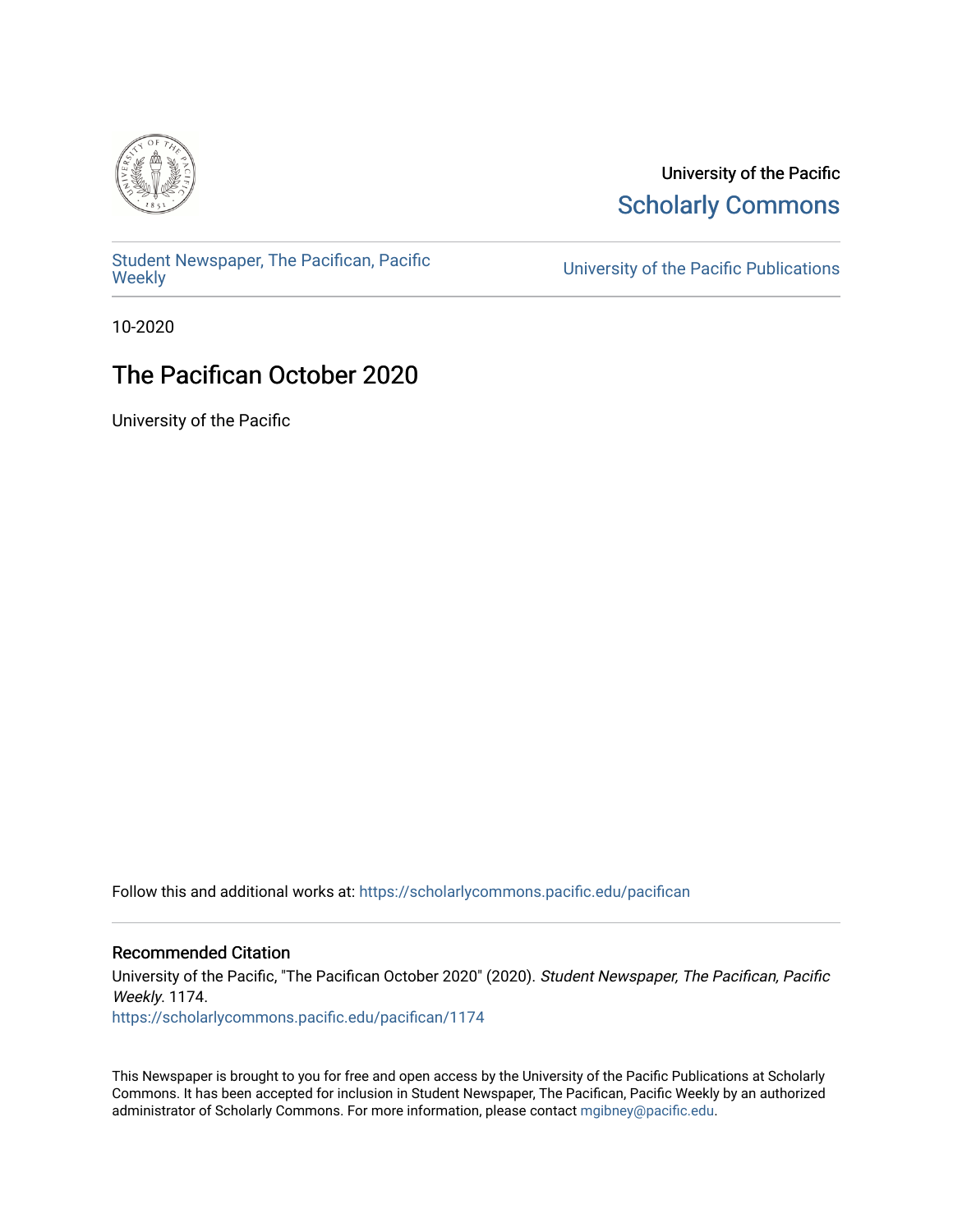

Oct 12, 2020 · 3 min read

## **The John Muir Controversy**

### By: Ramneet Jande

An important figure in California's rich history, American conservationist John Muir is known for his activism to preserve the wildlife areas of the United States, especially his beloved Yosemite. With his detailed writings describing the outdoors, he has influenced many Americans to appreciate the wilderness. Muir is responsible for aiding in the conservation of many national parks such as Yosemite. He was a monumental figure in the United States' conservation movement, a movement which at the time was not inclusive, and had many members who promoted racist ideology.

On July 22, 2020, the Sierra Club (founded by Muir in 1892) released a message in which they acknowledged their past racist history and the damage it has caused many people of color. Despite Muir being the grassroots organization's founder, the club is determined to acknowledge some of the controversial and racial statements Muir made. This change comes after the killing of George Floyd, and as various Confederate monuments are being removed by protesters around the country. At the University of the Pacific, President Christopher Callahan also released a statement the day after the Sierra Club's, explaining how Pacific would be reimagining how Muir is studied here, as well as how his writings are displayed to the public. The room that houses the Muir Collection will be designed to teach about Muir's life in full including his views on race.

Professor Mike Wurtz, head archivist at Pacific's Special Collections and Archives, was contacted to see how the restructuring of the Muir collection was going. The archives house the largest collection of Muir archival materials in the world. The documents are public, so that scholars can understand and interpret the documents themselves. Professor Wurtz writes that, "Facilitating new examinations of Muir, including his views of race and of native peoples and African Americans among other groups, is one way we can make a contribution to the national conversation about Muir that is taking place right now." The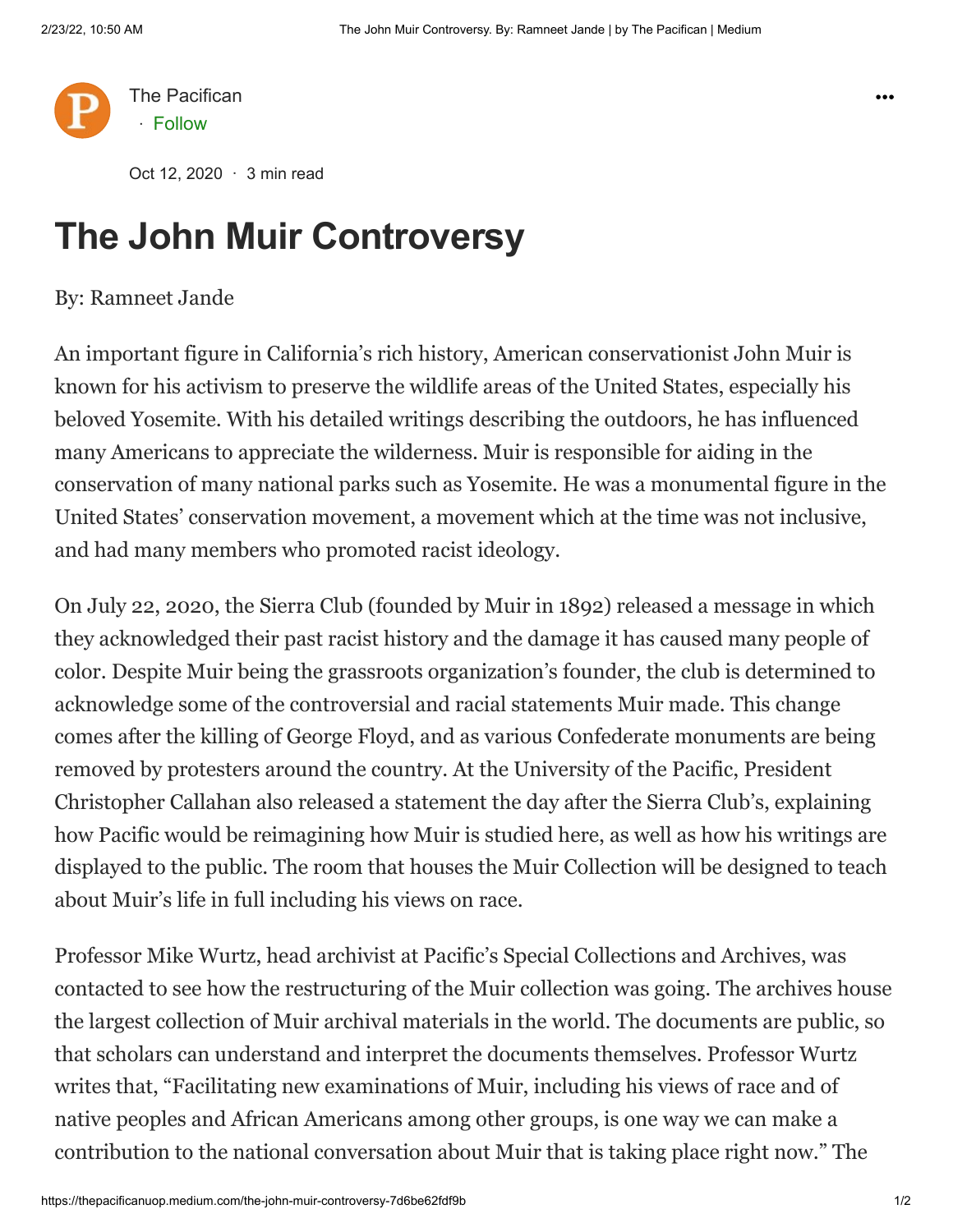Muir collection room will examine the racism that was prominent in the conservation movement in the time Muir lived. Professor Wurtz also included that the rest of the library was also included in these efforts to help visitors learn more about Muir's writings. A university library committee is to be consulted on the project throughout the year.

Professor Wurtz, along with Dr. Bill Swagerty of the history department, co-teach a biannual class on John Muir and his role in the American conservation movement. Dr. Swagerty is the director of College of the Pacific's John Muir Center and has been teaching the class on Muir for 20 years. Professor Wurtz mentions that the class will be refocusing on a "broader view of Muir and the American Conservation Movement since the 1800s to the present, and will provide students an opportunity to explore Muir's views on race themselves through direct examination of his papers."

Dr. Jennifer Helgren, a professor here at Pacific and chair of the history department, provided more insight on the biannual class taught here at Pacific. She mentions that the class taught on Muir is called John Muir's World: Origins of the Conservation Movement. The class content examines the conservation movement and has always discussed the topic of race. Professor Helgren brings up that Dr. Swagerty is currently working on a project that examines Muir's travels and the native people Muir met during that time.

The biannual class, redesigning of the John Muir room, and the research study conducted by College of the Pacific are all steps being taken by Pacific to provide more context into John Muir's life, and how the conservation movement has affected people of color. University of the Pacific's rapid response to this issue confirms that this institution is taking steps, like many others across the country, to highlight the history of the injustices incurred by people of color. While we cannot change the past, we can acknowledge previous grievances and pledge to do better.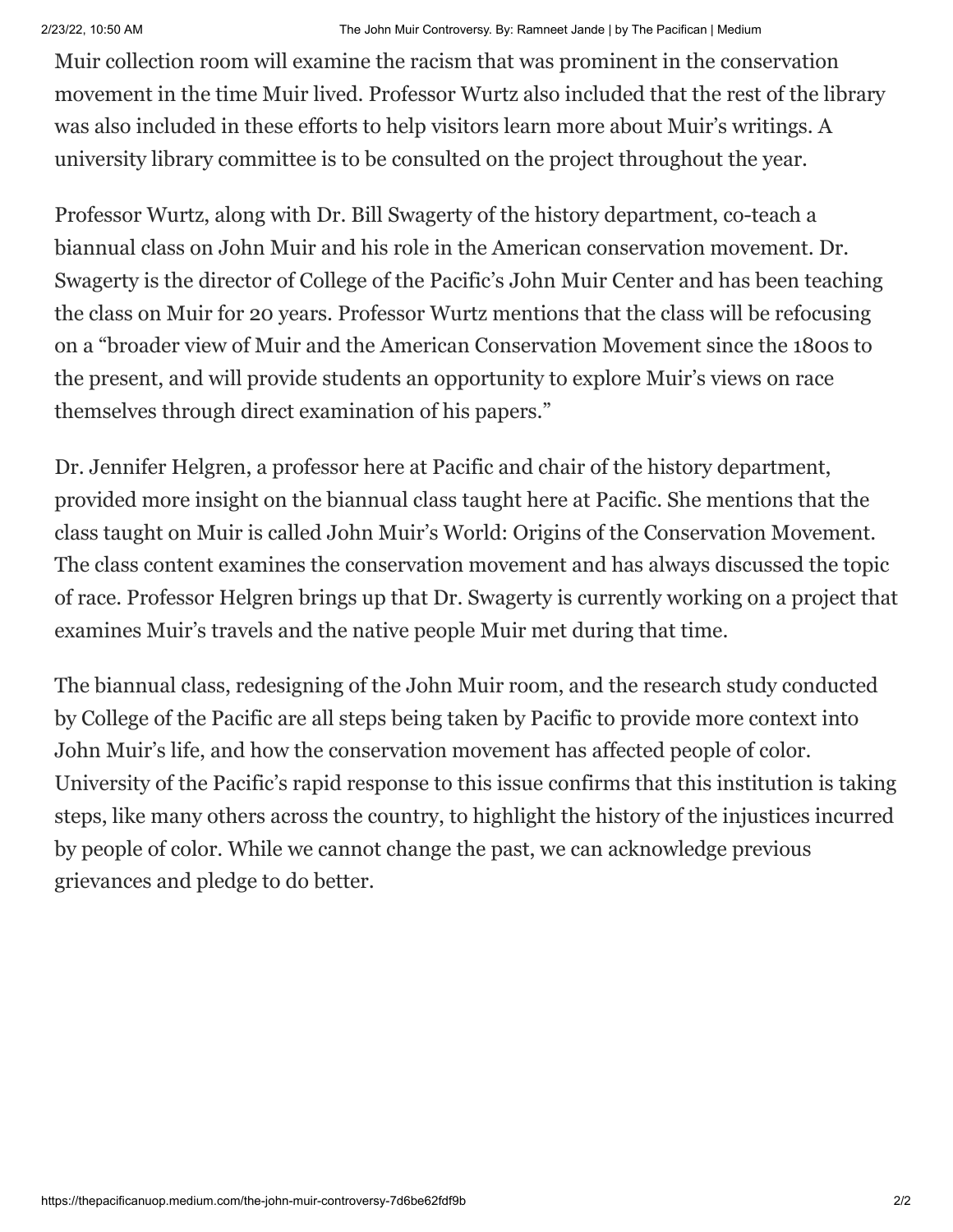

Oct 12, 2020 · 4 min read

# **Pacific's Experiences with Zoom Fatigue**

### By: Jane Hwang

Ever since the beginning of quarantine and online classes in Spring 2020, students and professors have been experiencing a new form of exhaustion known as Zoom fatigue. According to Dr. Marlene Maheu, Co-Founder and President of the Coalition for Technology in Behavorial Science, in her article, "Zoom Fatigue: What You Can Do About It", Zoom fatigue is defined as copious amounts of stress and exhaustion that people feel after being in video meetings for a long period of time. Dr. Maheu states that the main causes of Zoom Fatigue are maintenance of good posture for the camera, lack of non-verbal gestures for indications, small screens, inability to temporarily leave for a break, and selfconsciousness on voice and appearance over video chat.

As Pacific transitioned to an online learning format for the Spring and Fall semester of 2020, students and faculty had various experiences with Zoom, often new and unprecedented. Diego Paez, Psychology '22, believes his hectic school schedule has lead to Zoom fatigue, affecting his ability to concentrate and his sleep schedule. "My concentration is not at work. Being in front of a screen for a long time doesn't help with sleeping because it keeps you from doing so," says Paez. "It's really hard to look at a screen and think or read because I get a lot of headaches, especially when I don't have blue light."

Paez also notes that he lacks motivation for completing school work, since the overload of virtual learning is "mentally draining." Additionally, with an increase of time spent on the internet, distractions are easy to come by and can be more entertaining than the hours of school work.

Although Zoom fatigue has been affecting students across the board, many have come to enjoy the benefits of online learning. Kristel Tabzon, Philosophy '24, doesn't really mind having to do everything online because of two main reasons: pacing and mental health.

"I enjoy classes because I am able to go at my own pace. I've always been somewhat of an independent learner and being able to not rush while taking notes helps me take in a lot of the information with ease. I am also able to do my school work anywhere as long as I have internet access, this is useful whenever I have to travel." She also talks about how virtual classes have allowed her to manage her social anxiety. "The online classes have affected my mental health in a good way. I am in my own home and it is not mandatory to show my face in most of my classes which helps a lot with my social anxiety."

Professors at Pacific also have been dealing with the transition to virtual learning and spoke about their experiences. Dr. Matthew Normand, Chair of the Psychology Department at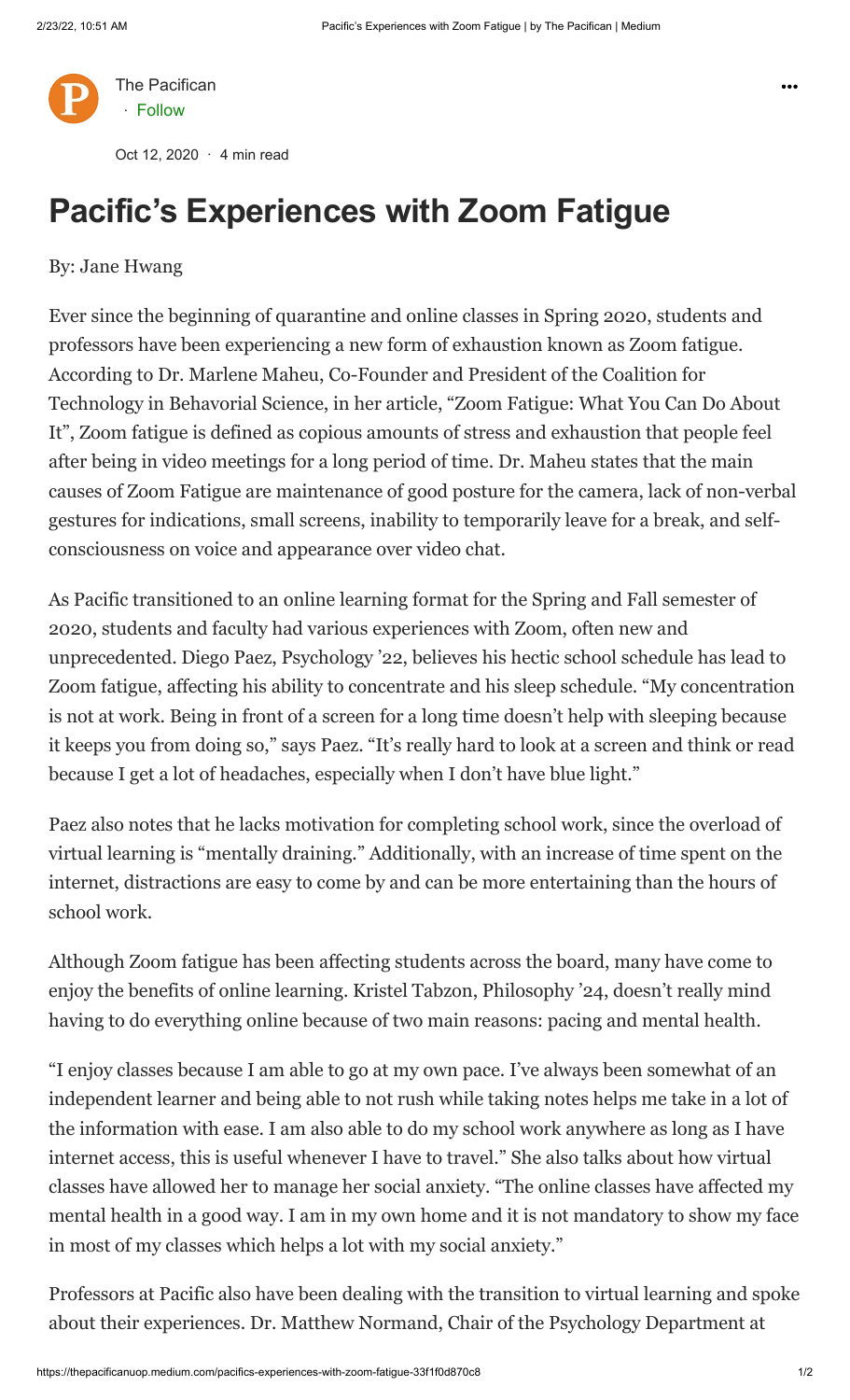#### 2/23/22, 10:51 AM Pacific's Experiences with Zoom Fatigue | by The Pacifican | Medium

Pacific, discusses the difficulties of teaching online. He mentions how instructors "can do many things that they do in the classroom such as lecturing, assigning groups and homework, and answering students' questions, but it takes more planning and time to execute small classroom activities." For example, Dr. Normand says that with on-campus classes, it is easier for teachers to just stop class to arrange people into groups for projects. However, on Zoom, it takes more time to split people into groups because teachers have to decide how many per breakout room, and if they want to have specific pairs, they must plan in advance. Teachers also lose the ability to hear everyone's thoughts and keep track of time. Dr. Normand also added that he experiences difficulty monitoring student activity with the virtual learning format. He must multitask by watching other students' screens, the chat box, and the waiting room to make sure no students are left behind.

On top of that, he adds that people might feel Zoom fatigue because of self-consciousness. "There's that little screen right in front of you where you're constantly seeing what you look like and the faces that you're making and you don't do that in a live meeting; you can just pay attention to other people without being self-conscious of what you're doing."

Dr. Jessica Grady, an associate professor of the Psychology Department, also brings into light another issue with online classes, which is grading.

"When grading an exam for my students, I would normally provide handwritten feedback on their handwritten submissions and instead I have to figure out ways to organize my grading so that I can provide the feedback in an online, electronic form so it required rethinking of the simple things that I do all the time."

According to Dr. Grady, the faculty often try to meet with the university's Center for Teaching and Learning to discuss ideas for student engagement and care. The Center would read over outside researchers' papers, notes, or articles while learning about the online platforms used by the university and relay that information to the faculty so they could incorporate and adjust their teaching for the benefit of students.

Even though being online for a long period of time can affect people mentally, there are some ways that people can lessen their exhaustion. These tips are provided by both students and faculty listed in this article:

- Invest in some blue light glasses or have a blue light screen
- Lessen screen time on the weekends
- Take a 15 minute break, whether it's walking outside or stretching
- Take a lunch break outside if possible
- Find ways to be active, such as yoga or running
- Lower screen brightness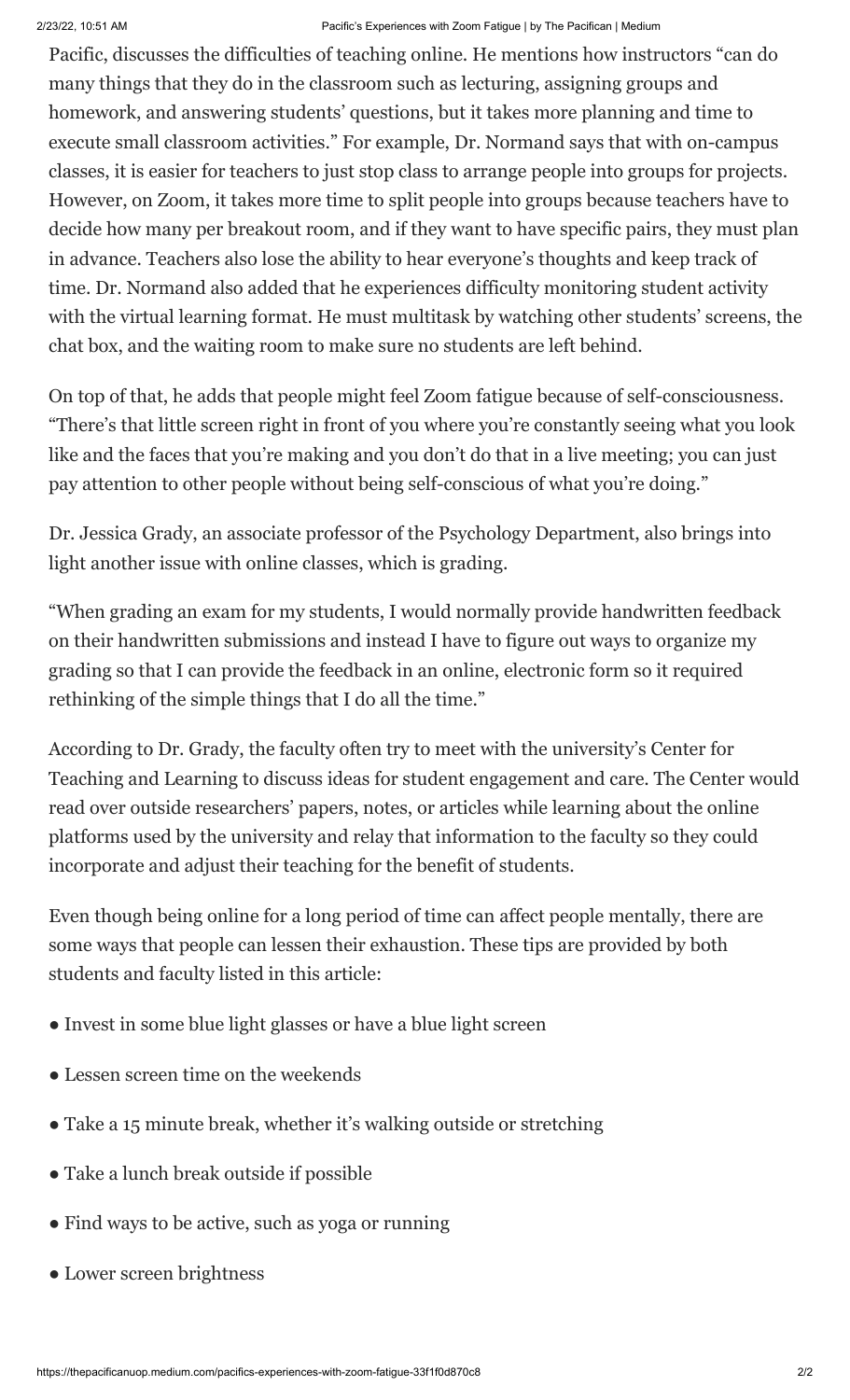

Oct 14, 2020 · 4 min read

## **Pacific's Approach to Virtual Wellness**

### By: **Angel Zhong, Chelsea Igtanloc**

Like countless other institutions of higher education across the United States, Pacific has had to temporarily halt in person classes this semester to protect the health of its students, staff, and faculty. Alongside classes, events, and extracurricular activities, wellness programming is one of the many sectors of campus life that have experienced a substantial transition this fall. Going from providing in-person to remote services within a matter of months is no socially-distanced walk in the park, but Pacific's numerous wellness programs have thus far proven that they are sufficiently up for the task.

In terms of physical wellbeing, Baun and Pacific Recreation have quickly and effectively adapted their programming to the virtual environment. Group fitness classes such as Zumba and Barre are now happening regularly via Zoom which, according to Amber Kavehkar, Pacific's Wellness Coach and Assistant Director of Recreation, have allowed more flexibility for many regarding their day-to-day scheduling. Moreover, while a considerable number of attendees in said classes often opt for the "video-off" option in Zoom, their sense of community and social accountability haven't diminished. Amber Mateer, a Graduate Assistant of Competitive Sports, has encountered a similar degree of success with programs such as Wellness Warrior, a monthly series for officers of sports clubs to learn about the various facets of wellness (e.g. social wellness, emotional wellness, etc.) in a collaborative and interactive setting.

Charlotte Felix, the University Dietician, has also seen firsthand the positive student responses to Pacific's new virtual wellness programs: "I think more people have been able to take advantage of the [campus wellness resources] as long as they know that it's available because of this transition." Being able to contact a campus health professional through phone or Zoom suits the hectic and time-deficient student lifestyle undeniably well, and this has been reflected by the uptick in students reaching out to wellness resources like Charlotte. Finding new ways to connect with students has been integral to ensuring that these resources are accessible, as plenty of students aren't cognizant of what their wellness fee fully covers and/or entails. On Instagram, Charlotte has a monthly Q&A as part of the collaborative *InstaHealth* series hosted by ASUOP and Tiger Health to facilitate more direct student engagement with Pacific's wellness programming. Students can come into the Instagram Live with questions about their diet and, more broadly, health and wellness in general.

Religious and Spiritual Life (RSL) has been adapting to this brave new world by moving a number of their regular services and events to Zoom, and also by creating self-guided retreat packets for students to do at a time which best fits their schedule; the weekly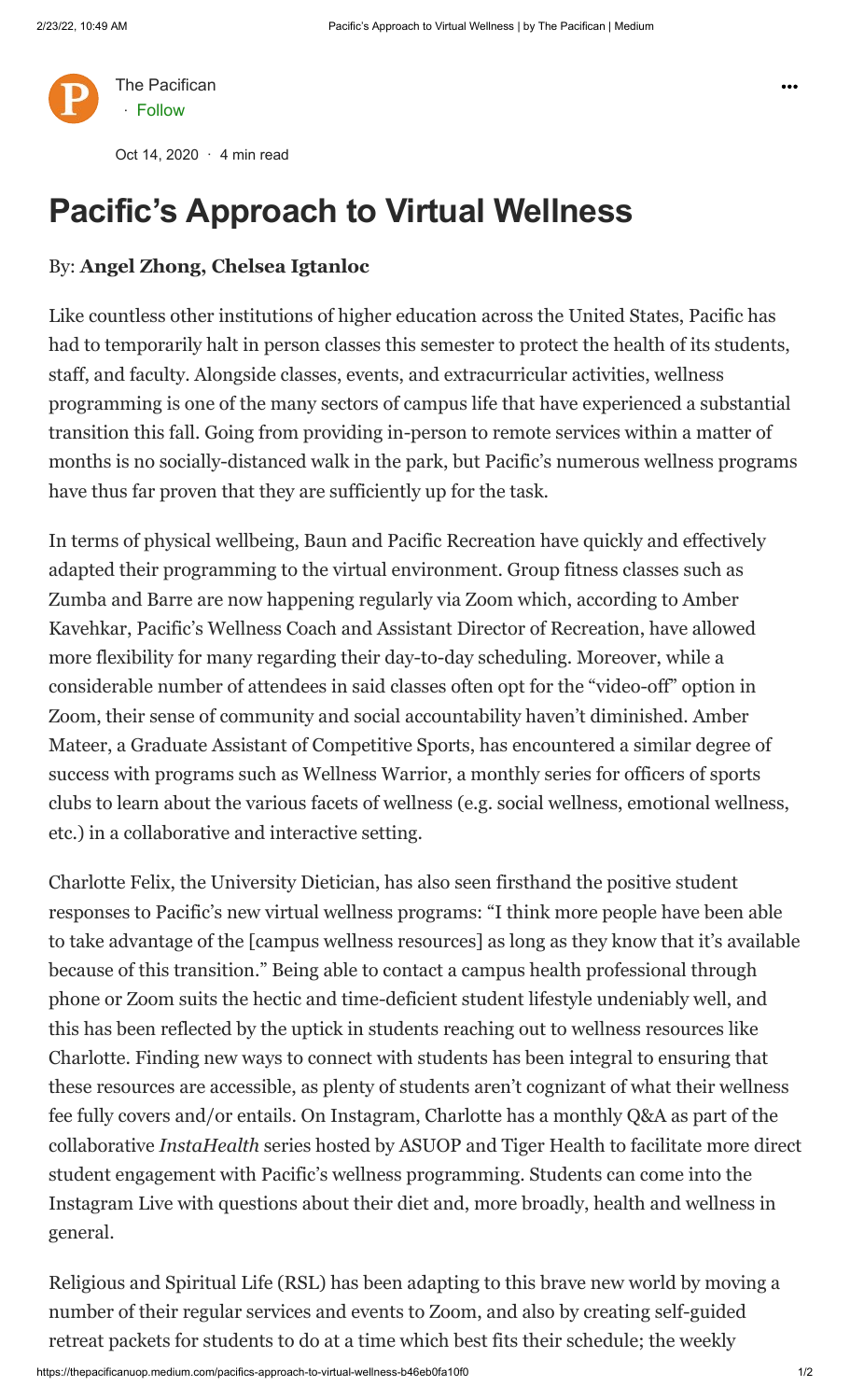#### 2/23/22, 10:49 AM Pacific's Approach to Virtual Wellness | by The Pacifican | Medium

meditation group that took place in the Chapel pre-pandemic is now a daily practice known as "Pacific Pause," and the morning prayer service is presently an afternoon one, occurring at 4:45 pm every day. Participants are able to share their joys and concerns with one another in a religiously and spiritually inclusive communal space. Rev. Laura Steed, the Multifaith Chaplain and Director of Religious and Spiritual Life, stresses the importance of meeting students where they are and creating opportunities for intentional and uplifting connection: "We are still very much craving that [human] connection, and because life is really heavy right now we have adapted some of our regular meetings to be lighter with more time for community building and support".

Dr. Carla Strickland-Hughes, a psychology professor and avid participant in Baun's virtual fitness classes, is an enthusiastic proponent of emphasizing wellness and self-care early in life. As a specialist in aging and cognition, she highlights the importance of curbing the "eventualities" many have come to associate with growing old — cognitive decline, loss of mobility, numbed senses — by building beneficial habits while young — the two most vital being regular aerobic exercise and social engagement. Additionally, Juliana Vargas and Allegra Rocha, student officers in Active Minds, an RSO dedicated to destigmatizing the conversation around mental health, are also passionate advocates of self-compassion. They work with CAPS to inform students about the assortment of wellness services and resources available at Pacific. The importance of wellness has not been corroded by this vast transition from in-person to online interactions, which seems to indicate that the benefits from these virtual resources may outlast the pandemic.

Telehealth was an emerging development in the fields of medicine and wellness long before the COVID-19 era. However, many refrained from trying it due to doubts about its effectiveness. Thus, if there is a silver lining to be gleaned from the pandemic, it would be that it enabled telehealth to prove its efficacy to a number of skeptics. On college campuses, as illustrated by Pacific's own virtual wellness programming, telehealth can have longevity beyond COVID-19 as a convenient and time-efficient resource for students, staff, and faculty whose schedules don't often accommodate the time needed for an in-person appointment.

Resources:

@Pacific\_RS\_Life

<https://pacificrec.pacific.edu/>

<https://2020recreationmovement.com/>

Wellness Coach: [akavehkar@pacific.edu](mailto:akavehkar@pacific.edu)

Dietician: cfelix@pacific.edu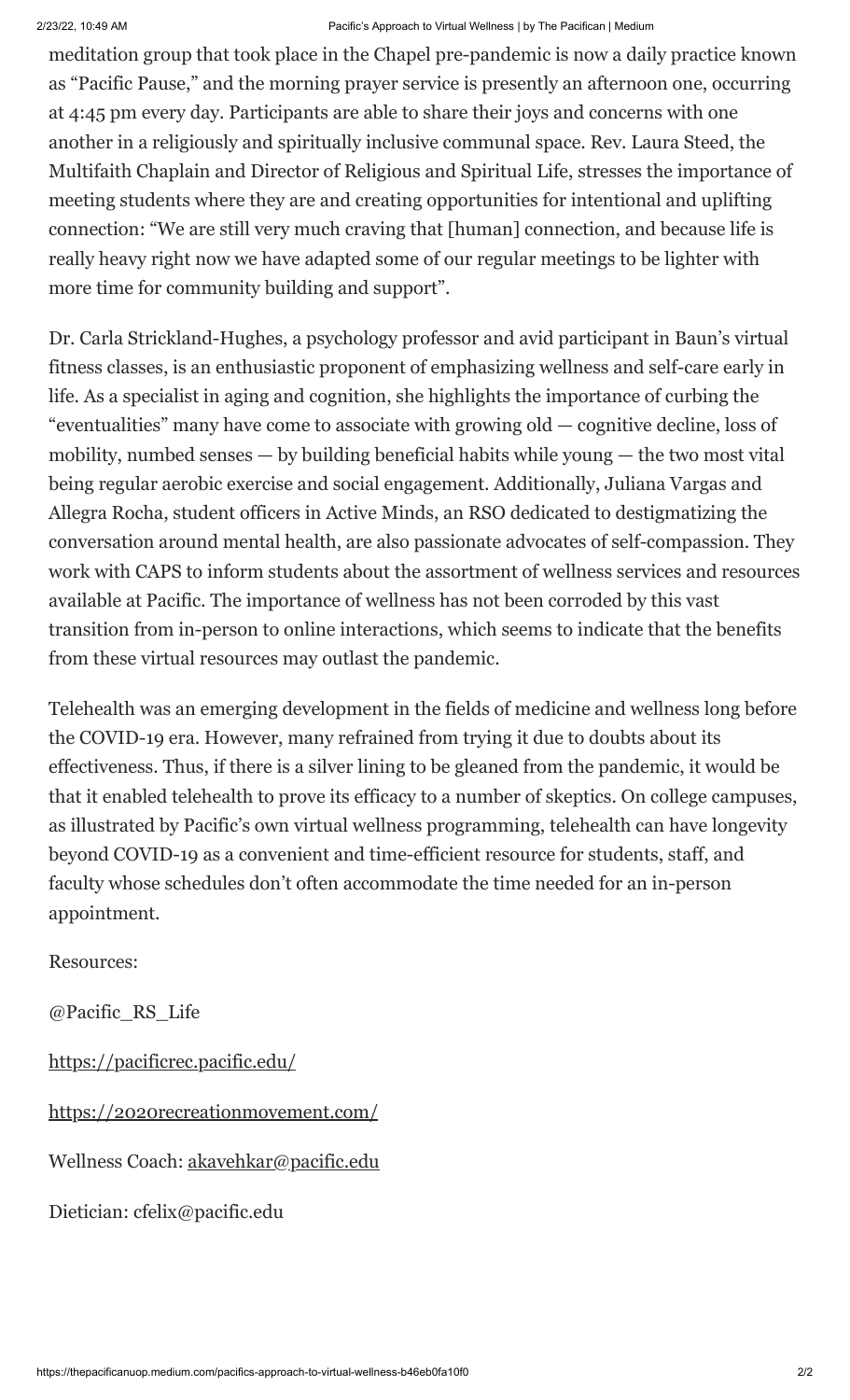

Oct 14, 2020  $\cdot$  3 min read

### **Pacific Launches New Website**

#### By: Juliana Vargas

On September 15th, Pacific launched a newly branded website for the university. After 13 years without any alterations, the new website displayed a modern look with bright new colors, eye-catching fonts, and an entirely different layout.

Jeff Harris, Senior Director of Digital Communications who pioneered this new website, mentioned that the main purpose for updating the website was not only to portray who we are at Pacific but to also share our story with prospective students. According to Harris, when reconstructing the site, he wanted the website to be mobile responsive, since versions in the past 13 years were not compatible with smart phones. Additionally, the new website, which reduced from 40,000 pages to 4,000, is more focused and easier to navigate.

"The website was like a storage prior to the new renovation. The 40,000 pages didn't just go away; they are being relocated to a new student portal we are working on," says Harris. He also added that they had three "mood boards," but chose the one stretched the boundaries of Pacific with big fonts and bright colors.

According to the Pacific Tigers site, there has been controversy about changing the university's traditional colors of orange and black according into navy blue, yellow, white, and burnt orange. "The traditional Pacific orange was inaccessible on the web, however, there are three shades of orange representing the undergrad, graduates, and professionals," says Harris. The Pacific orange is still in our new logo and in the website, but with no text over it." This new branding process was put together by a team in a span of over six months. Additionally, the website, which was not before, is ADA compliant and friendly.

 $...$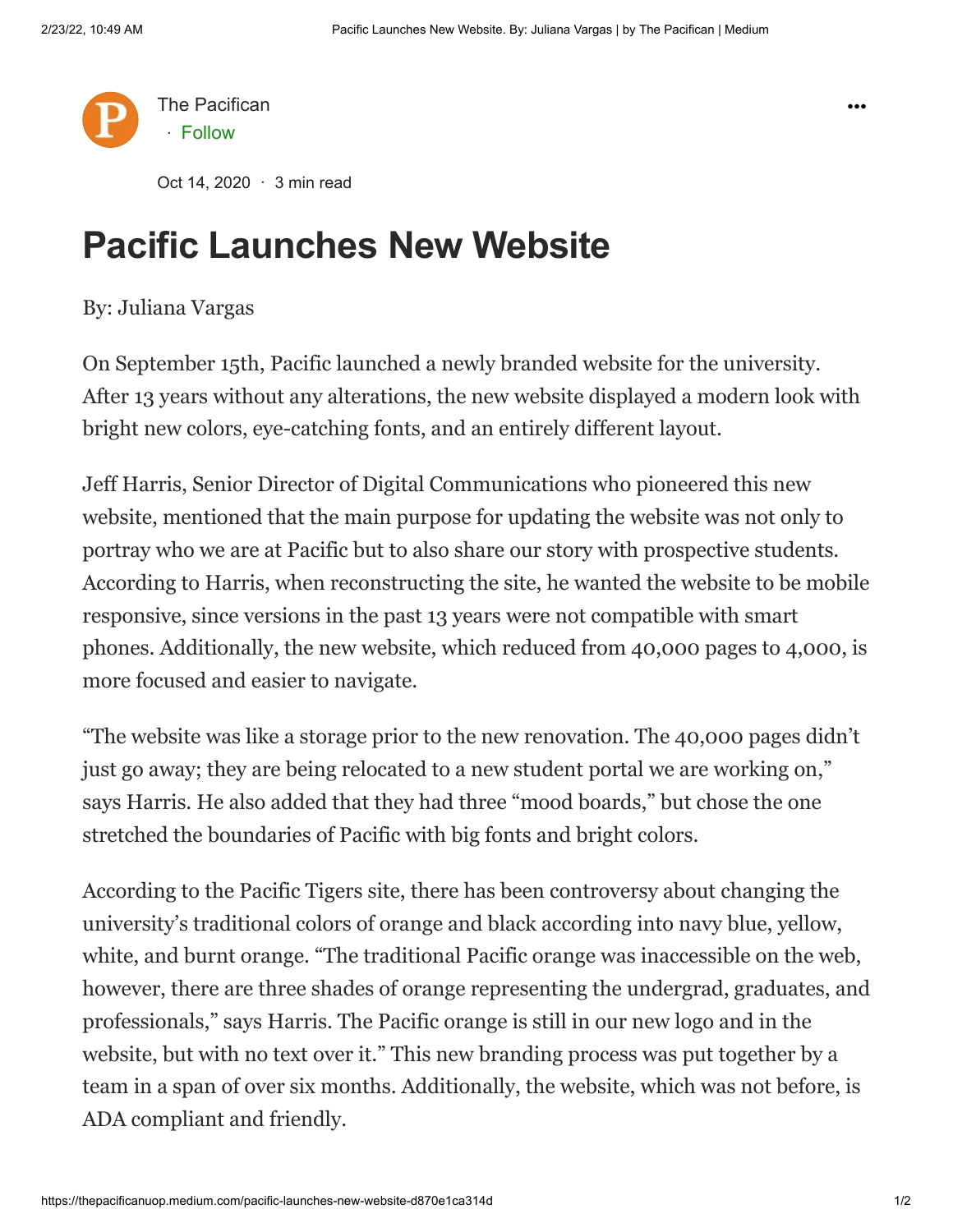One of the reasons the website was rebranding was because of the technological difficulties in the previous website, such as links crashing and poor ability to navigate through all the school's programs. "The launch of the website was not postponed for the mere reason that you can constantly update it and make changes to it. Therefore, all the links crashing or being nonexistent can be easily fixed and constantly updated," adds Harris. He also added that even with all the new adjustments, there is still more work to be done. "Google has to index and oversight the website, and that takes about three to four weeks."

Chelsea Igtanloc, Bioengineering, Class of 23', provided her insight about the latest updates to the site. "I really like the structure and the modern simplicity to cater to younger audiences while keeping a professional approach." However, Igtanloc doesn't like the new colors because they don 't "represent Pacific". "There are pros and cons to this new website, and especially since you're so used to the old one, it's great that we have new things coming but it's also hard to adapt to. It's hard to navigate and the font is not to my liking, but it does its job and it's good to make a change once in a while," says Igtanloc.

Over the upcoming nine to twelve months, Pacific will also have a newly branded student portal, where student organizations can post and share their ideas. According to Harris, part of the new branding will extend on-campus, with flags, booklets, etc.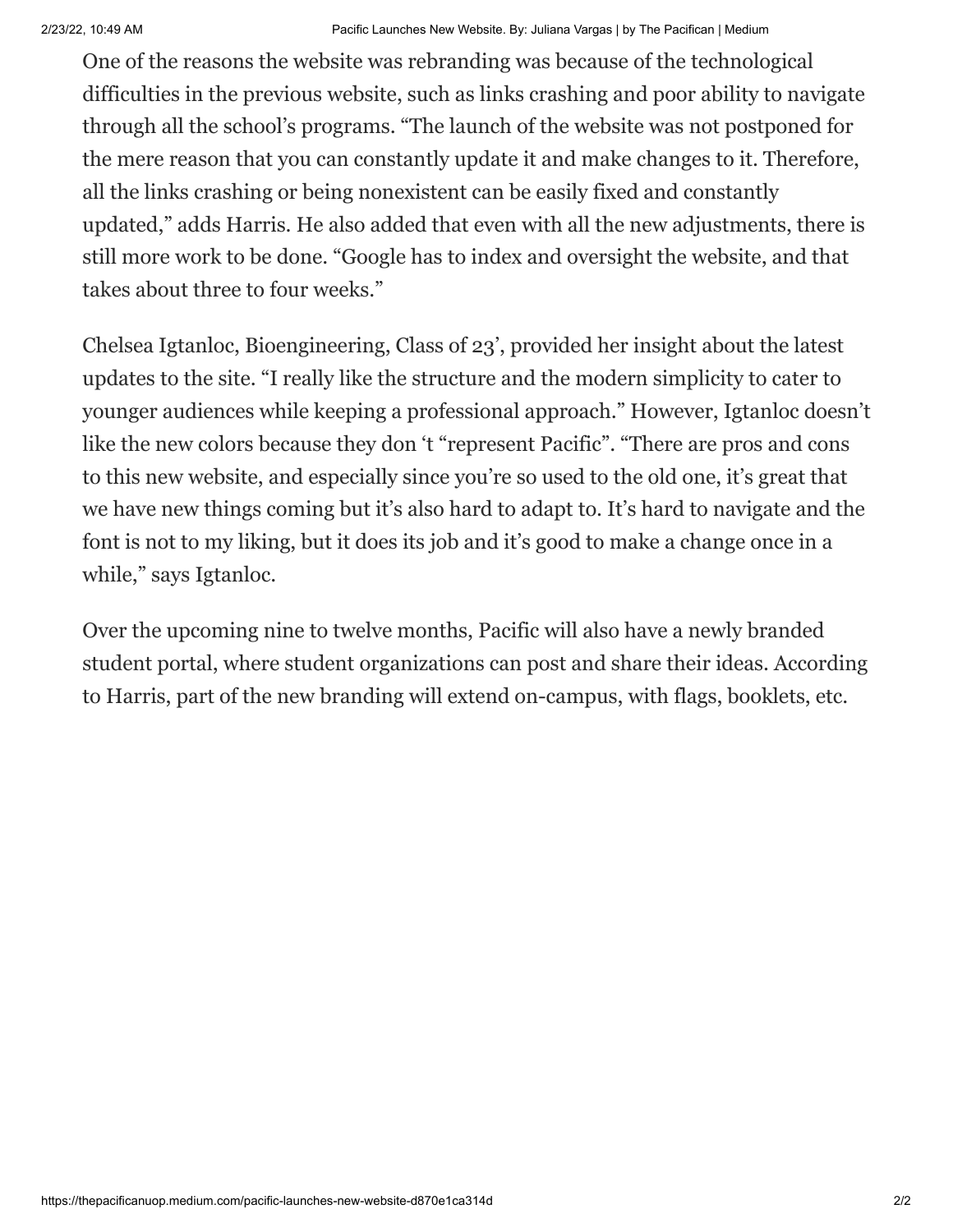

Oct 20, 2020 · 2 min read

# **Pacific Holds Virtual Webinars on Politics Amidst Pandemic**

By Liliana López

2020 is an unprecedented year for politics. It is a year that has seen a global pandemic, hyperactive wildfires, and inflammatory issues of social justice, all of which will make for an ideologically heated election year. It is amidst this socially distanced environment that Pacific has created a number of virtual events in lieu of in person activities on campus. One of these events is Pacific Talks Politics, a series of webinars featuring numerous speakers who give insight about the upcoming presidential election. The series was created as a collaborative effort between the Political Science Department and President Christopher Callahan. It features various journalists, lawyers, and political scientists, including John King from CNN and Brian Landsberg, a law professor at the McGeorge School of Law.

An election-related event on this scale is a first for both President Callahan and the Political Science department, though the latter has always held smaller events during election season. Although an in-person event would be preferable, President Callahan states that the use of technology like Zoom helps events become more inclusive and accessible to students, and also allows for more speakers, without "being limited by geography." Indeed, the speakers' diverse localities and areas of expertise has had a positive effect on Pacific students. One such student is Matthias Lopez, Political Science and Philosophy '22, who was particularly impressed by the speakers, saying that the discussions were "delivered by some of the most politically aware [people] around. To have that access is rare." Students, however, are not the only ones learning from the experience. For Political Science department chair Jeffrey Becker, the experience has been especially helpful in gauging student engagement and learning about what topics students would like to hear more on. He hopes the webinars will help students discover diverse career opportunities.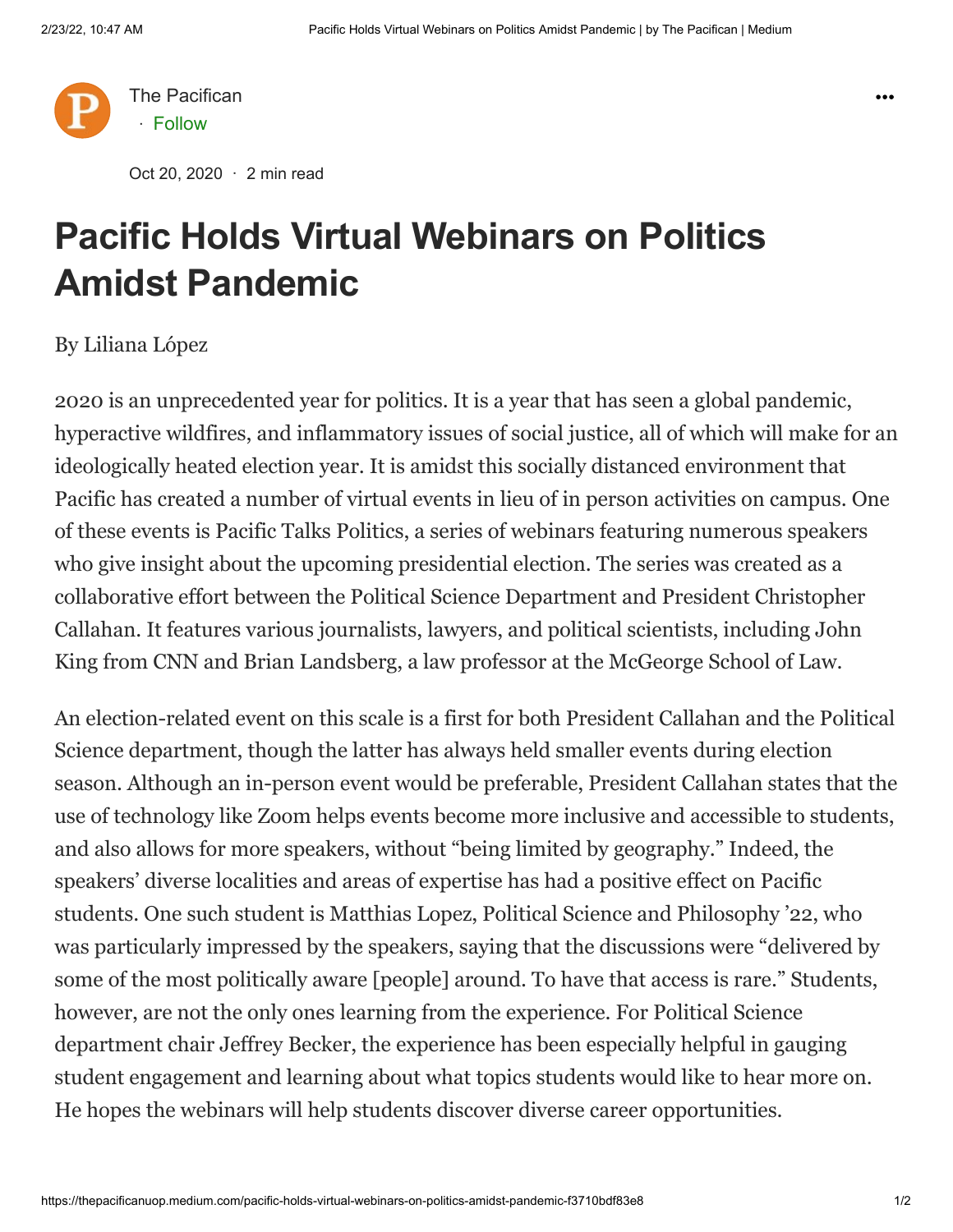So far, the series has been very successful. The first webinar had around 40 attendees, a number which later tripled to more than 130 when Judy Woodruff from PBS Newshour presented on September 25th. Pacific Talks Politics attendees include current students, alumni, staff, and other community members. Becker, Callahan, and Lopez all agree that the series is valuable in that it provides our community with resources about the upcoming election, and helps voters at Pacific answer important questions about various political issues. Lopez 120% recommends for Pacific students to attend this event because "It is not good enough to be 100% engaged in political discourse. Our country is in a critical state… hence the [extra] 20%."

After the great success that the series has seen so far, President Callahan would like to continue this tradition at Pacific in the coming election years. Pacific Talks Politics' schedule can be found at the following

link: [https://calendar.pacific.edu/event/presidential\\_election\\_series\\_pacific\\_talks\\_politic](https://calendar.pacific.edu/event/presidential_election_series_pacific_talks_politics) s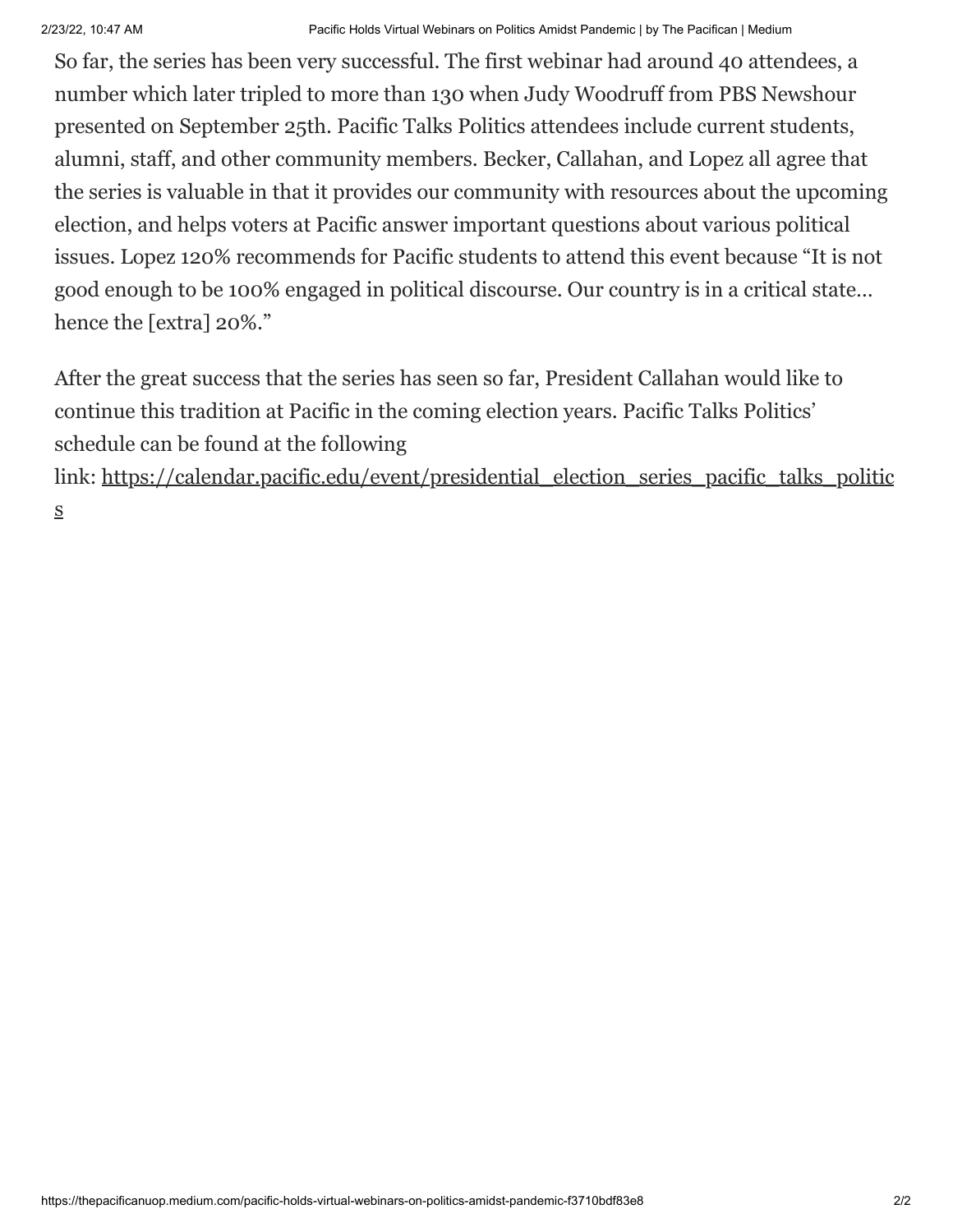

Oct 20, 2020 · 4 min read

## **West Coast Fires and Climate Change**

### By: Isabel Acevedo

On August 16, 2020, the August Complex Fire started and quickly spread to break the record of California's largest wildfire. As of September 25th, thirty-nine days later, it has burned 867, 335 acres and firefighters have only contained around forty percent. It was caused by a series of lightning strikes that caused several different fires which have now turned the original smaller fires as one big area of wildfire activity.

Since 2018, wildfires have become a rampant annual disaster throughout California. These fires wreak havoc on the state through mass evacuations, burning hundreds of acres, worsening air quality, and even causing deaths in some areas. Although forest fires are a habitual characteristic in nature, wildfires at this frequency are even more dangerous. Climate changes are aggravating the conditions that allow fire to spread, making firefighters' jobs increasingly difficult.

According to Dr. Lydia Fox, Associate Professor of the Department of Geological and Environmental Sciences, the main causes of wildfires are caused by human error and drought. She also states that the area where fires commonly originate is grassland. Other times, recent wildfires have been created by lightning strikes or in one specific case, pyrotechnics at a gender reveal party.

In terms of what part that climate change will play in this progression, Dr. Fox says that "with prolonged drought and warmer, drier weather, fires will be more common. Global warming is leading to warmer temperatures and more severe droughts in California, and other western states. The recent prolonged drought led to a spread of the pine bark beetle which killed a lot of trees in the Sierras, thus, increasing the fuel load for the fires, since dead trees burn easily."

Although forest fires are a natural part of several ecosystems, wildfires are not. According to Dr. Fox, understanding the difference in fire classification is important to explaining the nature of fires. "Natural forest fires are an important way of clearing the underbrush in a forest and reducing the fuel load," Dr. Fox says. "Fires are a natural part of the ecosystem. The problem we are having now is with more intense wildfires. Humans have been encroaching on the forests, and thus, human activity leads to fires (power lines sparking in big windstorms, for example, have caused major fires recently)."

These wildfires not only destroy homes and property, but also the environment. "Forest fires are a natural part of the ecosystem, some plants don't release their seeds until they are exposed to the heat of a fire. But the massive wildfires we have seen in recent times, often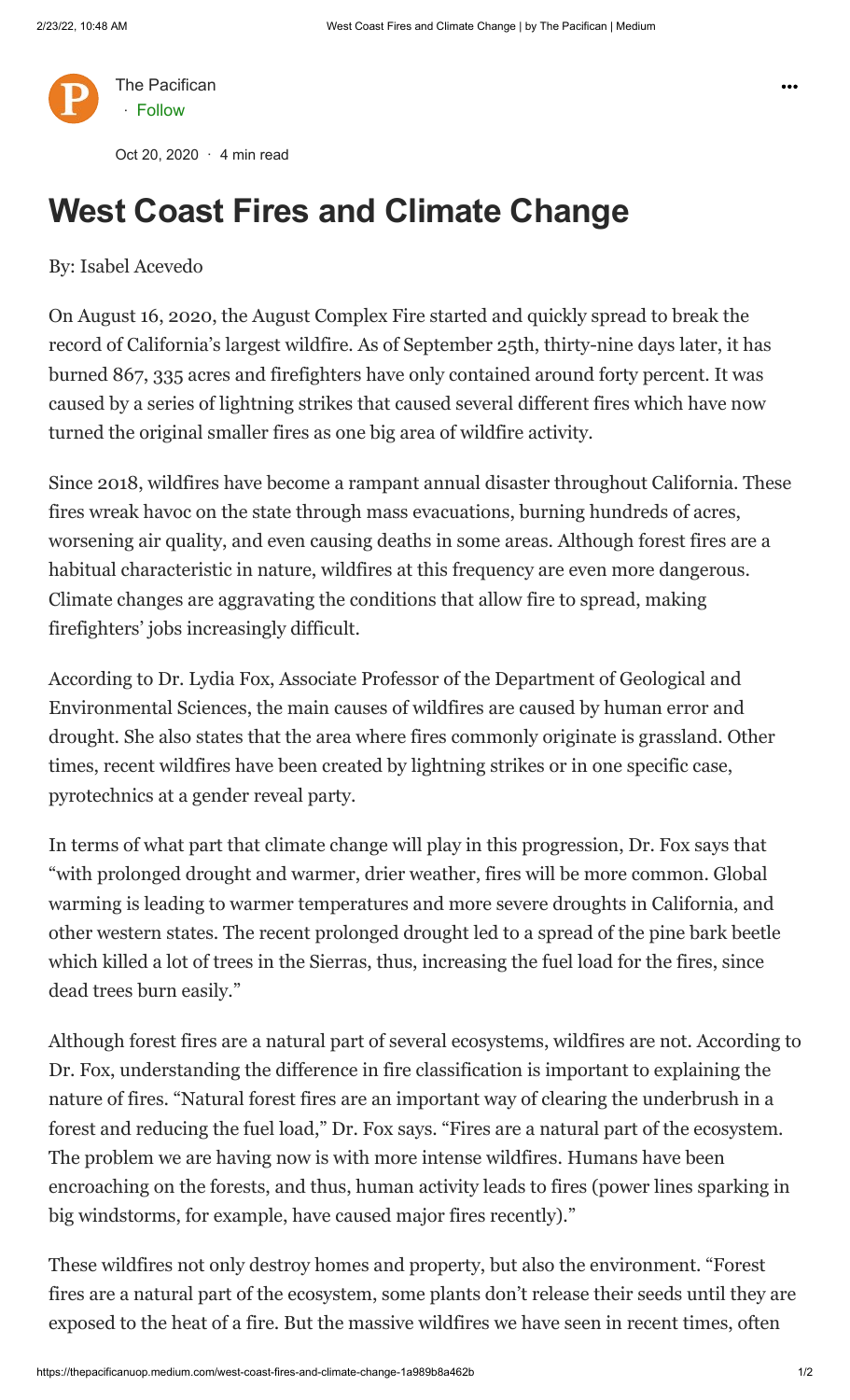#### 2/23/22, 10:48 AM West Coast Fires and Climate Change | by The Pacifican | Medium

lead to mudslides once the winter rains come," Dr. Fox continues. "Since the vegetation has been burned off, leaving a layer of ash and nothing to protect the slopes, the soil and ash will get washed down hill. This leaves less soil on the slopes and often clogs up the streams downhill, when they get filled with the soil and ash."

These wildfires are just another sign that climate change is affecting the environment in more ways that are realized. Dr. Fox gives her opinion on the matter. "The people who deny climate change are not likely to be convinced by any evidence. There is a lot of evidence for climate change, but because the effects increase relatively slowly, many people deny that they are occurring," Dr. Fox states. "Science has become politicized and short-term economic interests seem to trump concern about the long-term economic impacts of climate change. By the time things get bad, the current group of deniers will be dead, and their grandchildren will be paying the price that their grandparents were unwilling to pay."

Even with scientific evidence of climbing temperatures influencing the spread of wildfires, people continue to deny the reality of climate change. It has even become a large subject in politics. Most politicians have added climate change as a key essential to their campaigns. This will affect voters' decisions when they are heading to the polls before November 3rd because voters will side with politicians that advertise their shared beliefs in this matter.

Pacific students had a definite voice in this matter. Registered voter, Alexis Villalpando, Speech Language Pathology '23, says that climate change is a big factor in her voting decisions because "if we don't take care of the earth and protect it, then one day it will no longer be able to take care of us, and that is a scary future."

Ruth Aguilar, Political Science '23, a Pacific Legal Scholar, and registered voter says that climate change is a big factor in her voting decisions because she "…wants someone in office who is aware of our global environmental problems."

Voters have taken notice of these fires and the drastic impacts that global warming has inflicted. Although wildfires during a pandemic seem to be early signs of an impending apocalypse, actions to reverse the effects of climate change need to be taken and need to be taken fast. Consequently, the outcome of 2020's presidential election will be a telling sign for how the American people view the impending doom of climate change, and if they are willing to do something about it before it is too late.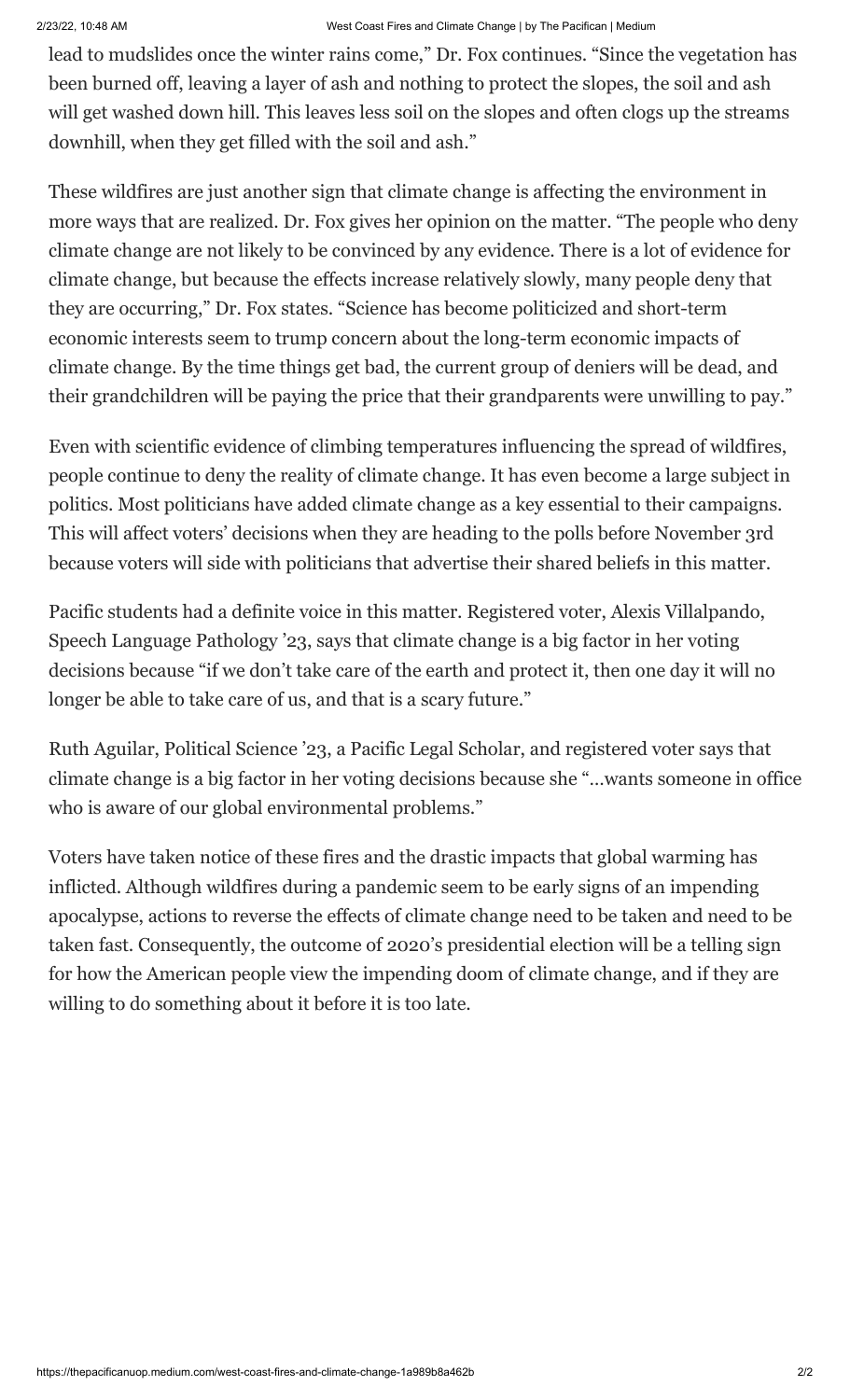

Oct 20, 2020 · 4 min read

# **SB-145 Does Not Make Pedophilia Legal: Stop Listening to QAnon**

By: Jasmin Prasad

QAnon, a baseless far right conspiracy theory, is back with their continuous spread of blatant propaganda. Most recently, Senate Bill 145, which was signed by California Governor Gavin Newsom on September 11, 2020, has been subject to an unsettling amount of misinformation by far right new sources; such misinformation has undoubtedly made its way onto social media where perhaps the most impressionable people have yet again been misinformed.

In order to understand what the law actually does, it is critical to understand the text so the public truly comprehends that SB-145 does not legalize pedophilia. To believe that it does completely disregards a law that has been in place for more than half a decade. Engaging in false discourse about the bill will only further ostracize the LGBTQ+ community. Falsely maintaining that pedophilia is legal by SB-145's doing only perpetuates an influx in such disgusting behavior.

One of the largest misconceptions of this bill is that it created the act where judges are granted discretion on cases of vaginal intercourse with a 14 year old when the age difference isn't more than 10 years. To believe that SB-145 is the law that created the aforementioned provision is undeniably wrong and perhaps a history refresher is needed.

The law, which has been in place since 1944, mandates the limit to be 10 years. This law allowed judges to decide who is placed on a sex offender registry if individuals between the ages of 14–17 engaged in voluntary intercourse with another individual who was no more than 10 years older. SB-145 did not *establish* this provision. Anyone engaging in false discourse about the 10 year policy is not credible — this is an extrapolation that has been used by many far right wing sources to falsely inform that pedophilia is becoming legal. However, irony exists in the fact that this policy is a problem with those on the far right *just after* the SB-145 bill was passed that grants discretion to the LGBTQ+ community. To repeat, vaginal intercourse between minors and individuals up to 10 years older *has been legal since 1944*.

In an interview with the Associated Press, Jessica Levinson, a professor from Loyola Law School, states that the affirmation that the bill somehow allows for pedophilia to be legal is not true. The AP reports a fact checking analysis of the far right conservative claim and clarifies that the new bill "would expand on existing California law involving statutory rape with vaginal sex to cover anal and oral sex too." The key word here is "existing". Prior to this, "voluntary sex between a teenager age 14 to 17 and adult within 10 years of their age is

https://thepacificanuop.medium.com/sb-145-does-not-make-pedophilia-legal-stop-listening-to-qanon-d3234a8db8d0 1/2

 $\ddot{\bullet}$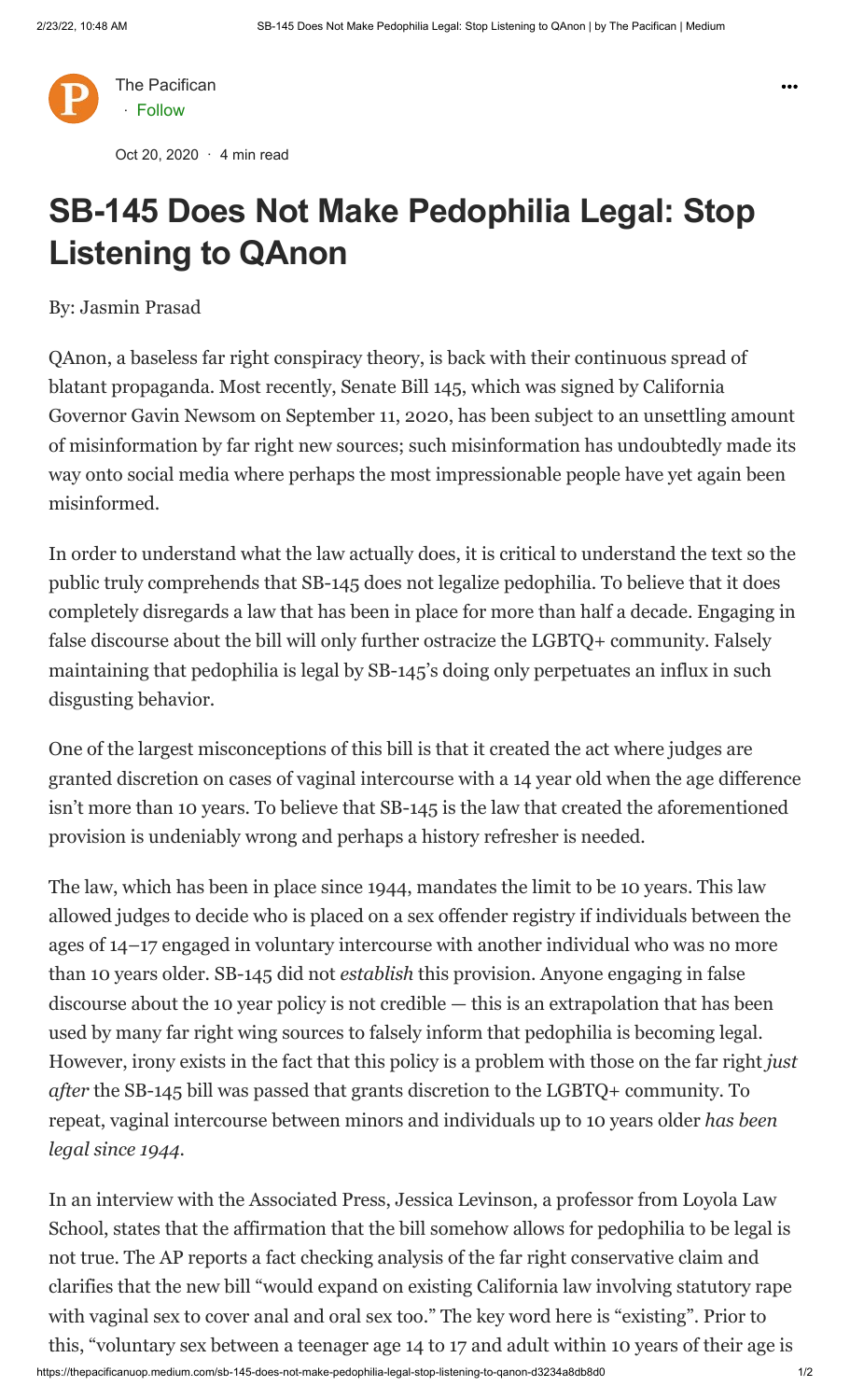treated differently depending of the sex act … in cases of vaginal sex, the law allows a judge to decide whether or not the adult should have to register as a sex offender," reports the AP. Previously, those who engaged in oral and anal sex were given no discretion and (if adults) and would have to register as a sex offender. Consequently, this disproportionately affected the LGBTQ+ population.

The implications of the additions to the bill are best described by the drafter of the bill, District Attorney Jackie Lacey. In a statement from the Los Angeles County District Attorney's Office, Lacey affirms that the bill "allows judges and prosecutors to evaluate cases involving consensual sex acts between young people, regardless of their sexual orientation, on an individual basis." Or in layman's terms, justice is applied equally regardless of sexual orientation. As California state Senator Scott Wiener told the "AP," "[he] is grateful that [his] colleagues saw through [QAnon's] lies and understood that LGBTQ young people are having their lives destroyed simply for having consensual sex."

It is clear that attempts to engage in the spread of propaganda of this bill is just another attempt to ostracize those in the LGBTQ+ community (which is sadly something that they are not foreign to). Claims that SB-145 "made pedophilia legal" is quite literally historically inaccurate. However, QAnon has had no problem engaging in the outright spread of misinformation and has made their stance on whether or not they feel those in the LGBTQ+ community should be treated equally quite obvious. According to the Sacramento Bee, QAnon distorted the issue, spreading the hashtag "#SaveTheChildren" and spreading made up conspiracy theories on child sex trafficking.

That's not to say that an individual could hold the position that intercourse with a minor should always be a strict liability crime with no discretion in sentencing. However, this isn't the argument that QAnon is making. But the topic of discretion and the judicial history of strict liability is its own discussion and clearly not the focus of this discussion.

Even if an individual were to not care about discretion being granted to those in the LQBTQ+ community, spreading the word that "pedophilia is now legal" is extremely harmful. True cases of pedophilia would only increase if this message is spread to those who are actual pedophiles. And I say this with utmost certainty, the spread of pedophilia is something that the left and the right certainly do not support.

It is crucial to not let hateful propaganda, such as QAnon, misinform citizens on issues such as the Senate Bill 145. They are clearly misinformed on their history and are only working to perpetuate the ostracization of the LGBTQ+ community. This is just one example how extremist propaganda works to get people to abandon the truth and embrace dangerous ideas.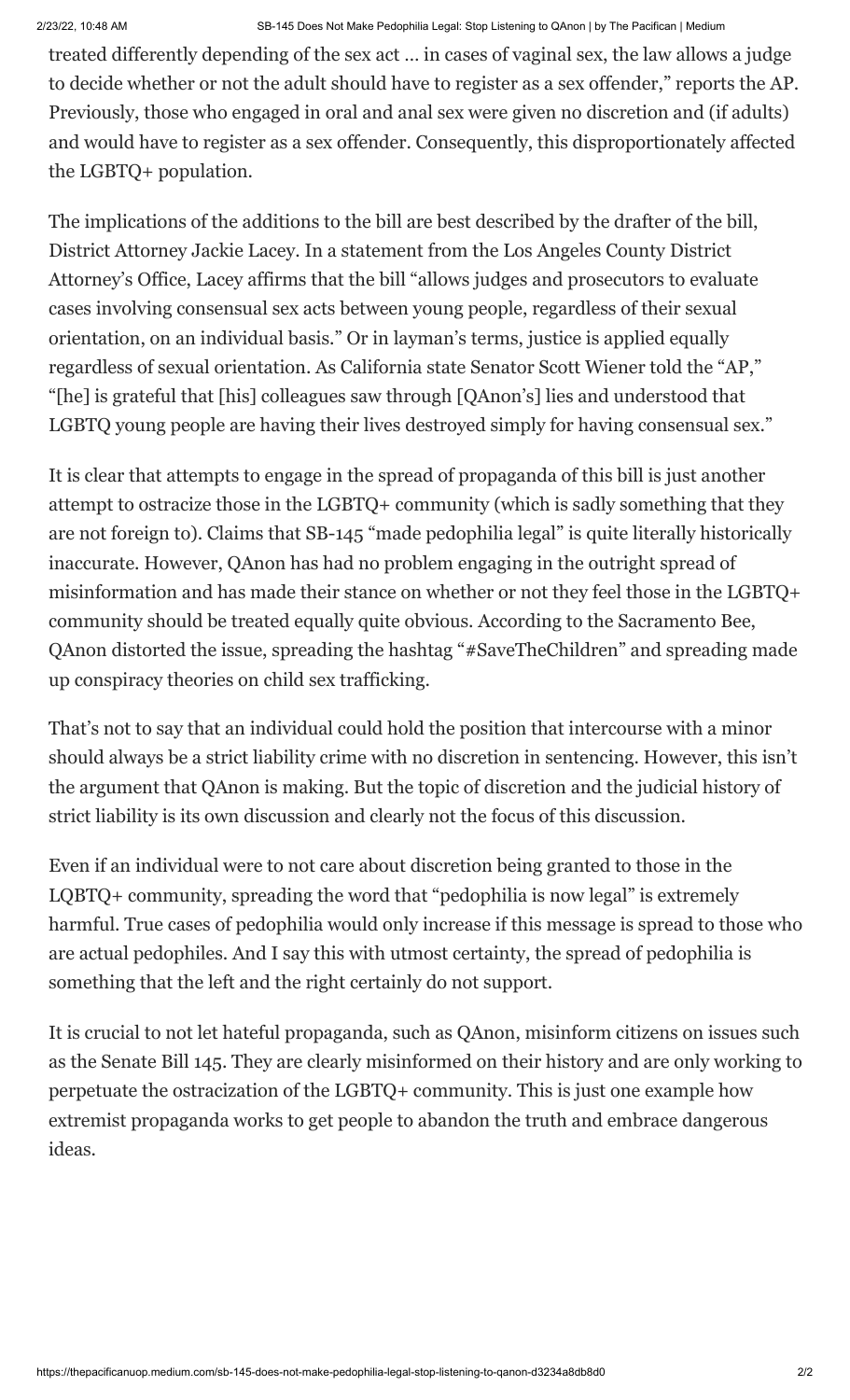

Oct 30, 2020 · 2 min read

## **Pacific Organizations Encourage Students to Vote**

By: Ramneet Jande

For a number of students at Pacific, the 2020 election will be the first time casting a vote in a presidential election. Issues such as healthcare, social justice, and climate policy are hot topics across the spectrum and are fueling young people to the polls across the country. To encourage student voter turnout, various organizations such as ASuop, Pacific Athletics, and PacAve Records are using a variety of techniques to educate students and urge them to vote.

Launched by The Associated Students of the University of the Pacific (ASuop), Pacific to the Polls is a collaboration with the Pacific Volunteer Center and Pacific Athletics. Its primary purpose is to increase voter registration and to serve as an education initiative. Using Instagram as a medium, the Pacific to the Polls initiative has events, infographics, and giveaways which Pacific Athletics helps with hosting. ASuop hopes that with better voter education there will also be more voter turnout. Randi Holguin, ASuop's president and Business Administration 21', writes that "As college students, this is a part of the educational journey, to become informed and get involved in making a difference with knowledge. It's important that ASuop provides students with proper education, so that they can make a confident vote whichever way they choose to vote." Additionally, Pacific Volunteer Center is aiding voter education by providing information about various propositions being passed, reminding people to vote and of upcoming voter deadlines, and having volunteers make videos about how to vote in their area.

Another Pacific program, PacAve Records, a student run record label, is collaborating with #iVoted Concerts, whose goal is to increase voter turnout. In order to RSVP for a concert on Election Night, students can sign up with their Pacific email and take a selfie with a blank voting ballot or their local polling place and send it to the link in Pac Ave's Instagram bio.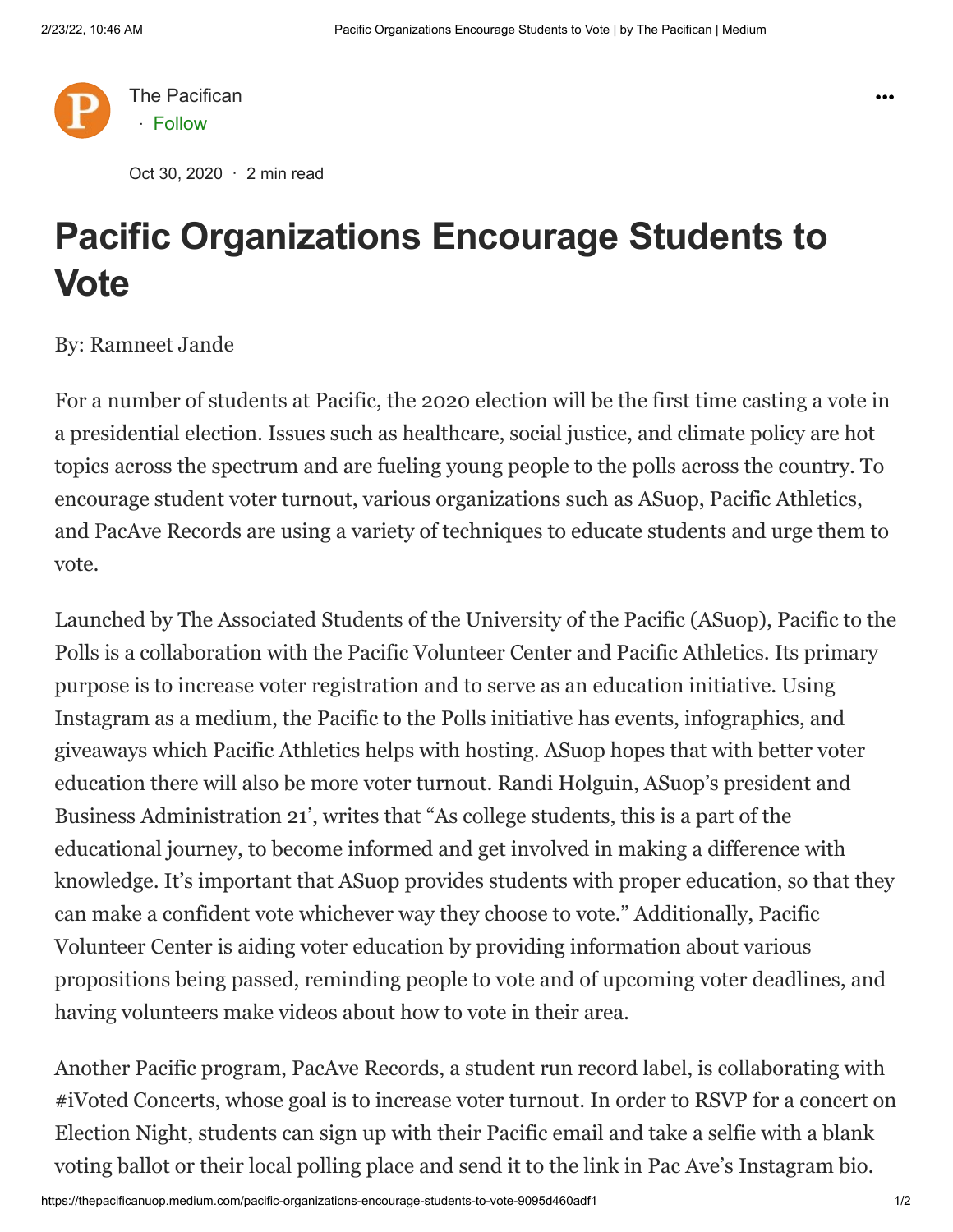Over 400 plus artists are performing that night, making it perhaps the largest digital musical festival in history. "We were looking to inspire fellow Pacificans and to introduce them to new music that they probably wouldn't have discovered without the concert," says Renee Jesse Bagus, Vice President of Sales and Marketing for PacAve and Music Industries Studies, 21'.

PacAve Records initially got the idea to lead a voting initiative after doing research with the university's library and finding out that Pacific alumni Dennis Ward led a nationwide campaign to change the voting age from 21 to 18. Ward's movement called Let Us Vote inspired PacAve to help increase voter turnout.

As for the success of the campaign, Bagus mentions that students have been actively making submissions into the contest. "We have been tracking the interactions with IVoted and it has jumped up in the past couple days. We are hoping it spikes in the next couple days leading up to the election," adds Bagus.

As election day approaches, student organizations hope to have encourged students to have performed their civic duty by voting in the election.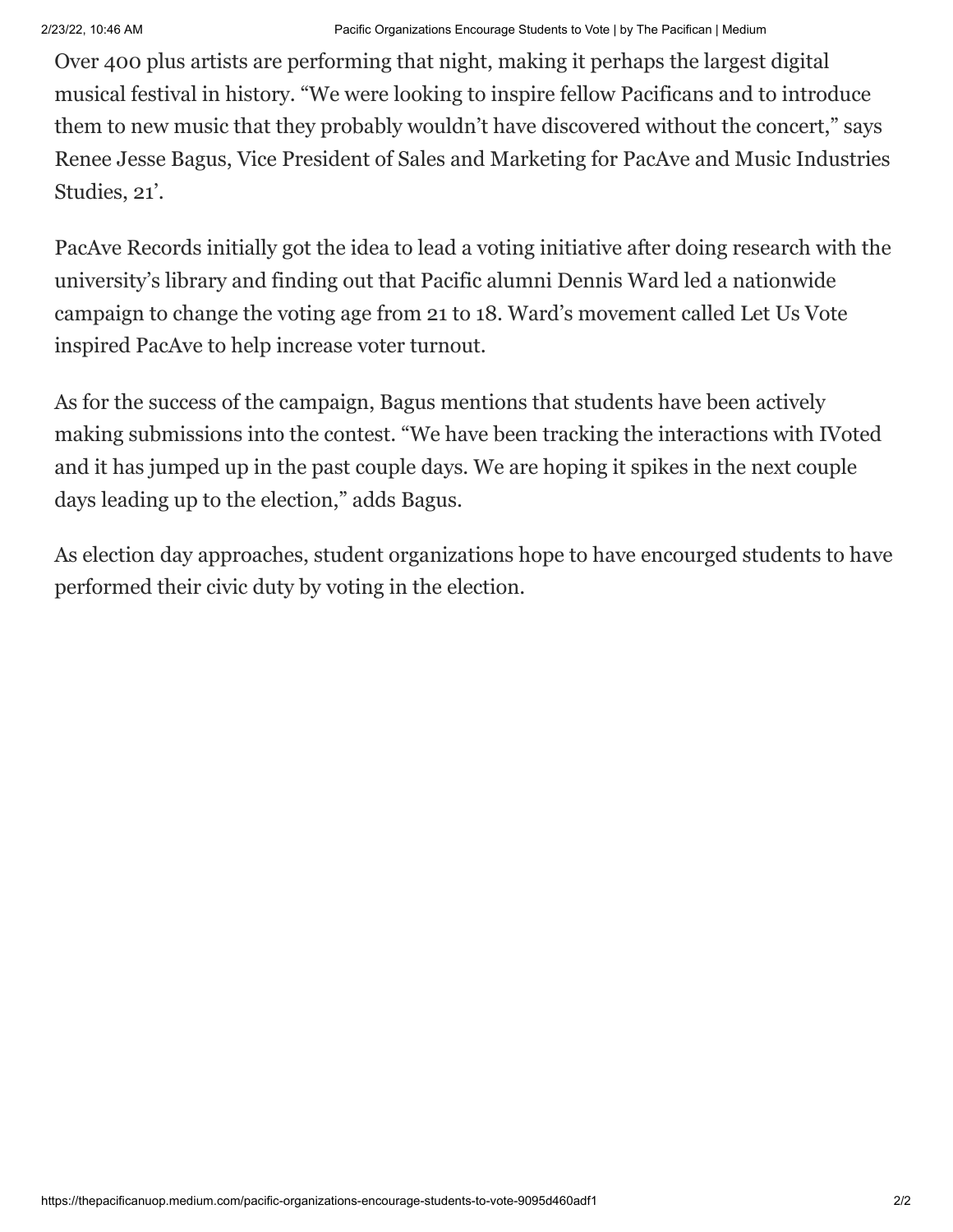Oct 30, 2020 · 3 min read

### **"Soft Power": The History and Its Place at Pacific**

#### By: Angel Zhong

From October 2019 to February 2020, the SFMOMA hosted an exhibition entitled "soft power," addressing the "ways in which artists deploy art to explore their roles as citizens and social actors." It acted as a transnational manifestation of how culture, in the form of art, can incite meaningful thought and action. Nevertheless, as maintained by Dr. Ahmed Kanna, Assistant Professor of Anthropology at Pacific, it's critical to consider that the term first gained prominence during the Cold War, and was used to denote how the United States spread its influence and empire through non-coercive means in the latter half of the twentieth century. Consequently, "soft power" has historically been burdened with the weight of U.S. imperialism, hegemony, and geopolitical interests. However, like many other words and phrases today, "soft power" is being reclaimed and appropriated as a medium of counterculture, exemplifying how subversion can emerge from the inversion of existing power structures reflected in our ever-changing language.

One can trace the prefiguration of "soft power" back hundreds of years. Though the term obviously didn't exist in the sixteenth century, the spirit of "soft power" — as it is being remade presently — was captured by the ethos and writings of renowned playwright William Shakespeare. According to Dr. Courtney Lehmann, Professor of English and distinguished Shakespeare scholar, Shakespeare was "prescient" — i.e. profoundly forethinking- — in the sense that he understood the issues of race, gender, and class before they became tangibly rooted in our intellectual and societal landscapes. He repeatedly included and represented marginalized groups in his work, as illustrated by *Othello* and *The Merchant of Venice*, despite the fact that he was required to entertain and please aristocrats with his plays, i.e. those who benefitted the most from the stratified and discriminatory social structure of that era. As a result, much of Shakespeare's career was defined by a complex "social calculus", whereby he performed for the upper class while simultaneously speaking sincerely to the "groundlings," those who stood at his plays because they were too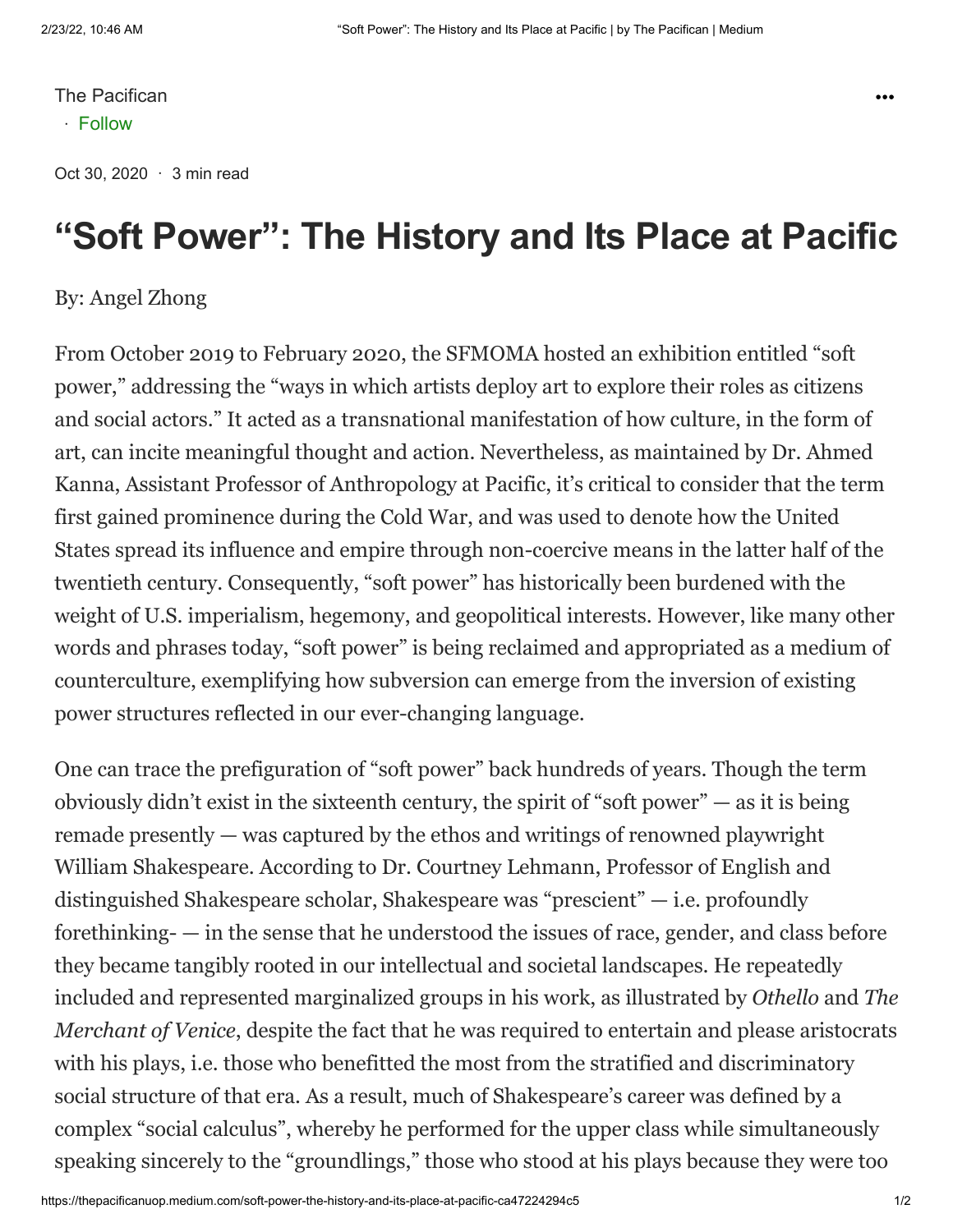poor to purchase a seat. Shakespeare's quietly subversive body of work epitomizes the power of art to become a voice for the voiceless — to humanize, mobilize, and revolutionize by reinventing dominant ways of thinking and sparking a discourse of activism that, in his case, spans generations.

The ripples of soft power can be observed among our own community as well. Inside the classroom, discussions initiated by literature, art, and other products of culture are leading to expanded worldviews. Liz Malone, a fourth-year English major and prominent student activist, asserts that dialogues of discomfort constitute the bedrock of societal progress, as we can't make important external changes until our internal preconceptions are addressed. She continued by contending that art and literature invite us to have these often disquieting conversations because they enable us to empathetically experience circumstances different from our own; thus, partaking in art and literature is activism, and by doing so we are all activists displaying radical empathy. Moreover, art created by students and faculty also illustrates on-campus conceptions of soft power. Jennifer Little, Associate Professor of Art and Graphic Design, devotes much of her work to examining the dynamic sociopolitical climate of the United States. One of her ongoing projects, "Gun Culture", visualizes and delves into "the relationship between right-wing gun culture, conservative politics, white supremacy, poverty, and lack of ethnic diversity in rural America." In addition, this past summer, a recent Pacific graduate organized an initiative to paint a "Black Lives Matter" mural on Argonne Drive in Stockton, showing how both the creation and contemplation of art facilitate solidarity and progress.